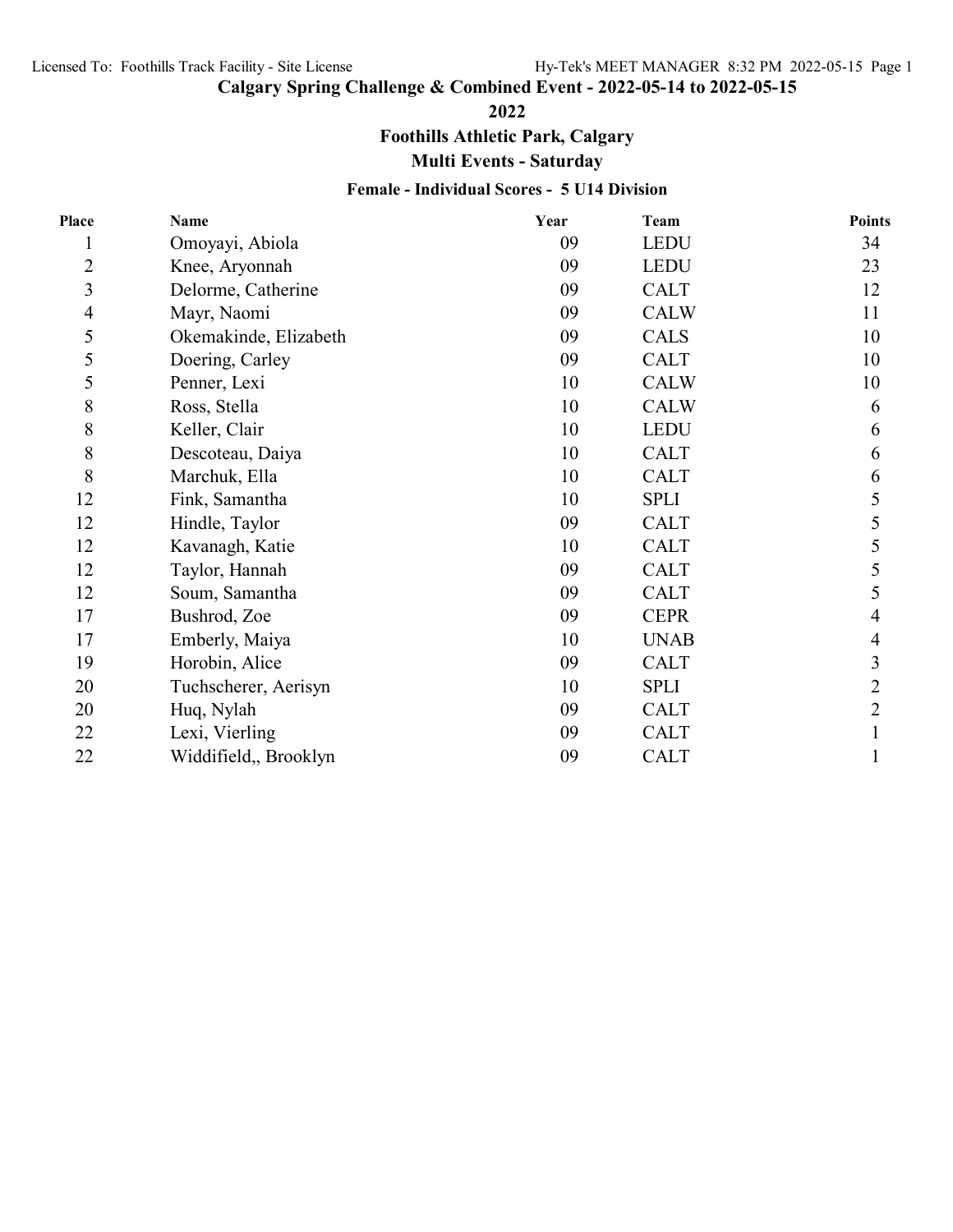## **Male - Individual Scores - 5 U14 Division**

| Place          | Name                      | Year | <b>Team</b> | <b>Points</b>            |
|----------------|---------------------------|------|-------------|--------------------------|
| T              | Odenyo, Xander            | 09   | <b>CALT</b> | 22                       |
|                | Serl, Weston              | 09   | <b>CALT</b> | 22                       |
| 3              | Ward, Odin                | 09   | <b>CALT</b> | 20                       |
| 4              | Markowski, Colton         | 09   | <b>EDMH</b> | 18                       |
| 5              | Goldring, David           | 09   | <b>CALT</b> | 14                       |
| 6              | Vargas-Lennard, Max-Ellis | 10   | <b>CALT</b> | 9                        |
| $\overline{7}$ | Vidler, Tyler             | 09   | <b>CALT</b> | 8                        |
| 8              | Stearns, Bennett          | 10   | <b>CALT</b> | 7                        |
| 9              | Russell, Mateo            | 09   | <b>CALS</b> |                          |
| 9              | Luhnau, Oliver            | 09   | <b>CALT</b> |                          |
| 9              | Sharma, Nishant           | 09   | <b>CALS</b> | 5                        |
| 9              | Sharpe, Ryan              | 10   | <b>CALT</b> | 5                        |
| 13             | Purdon, Caden             | 09   | <b>CALT</b> | $\overline{\mathcal{A}}$ |
| 13             | Mitchell, Reid            | 10   | <b>CALW</b> | 4                        |
| 13             | Waites, Ethan             | 10   | <b>UNAB</b> | 4                        |
| 16             | De Regt, Damian           | 10   | <b>CALT</b> | 3                        |
| 17             | Berry, Lachlan            | 10   | <b>CALW</b> |                          |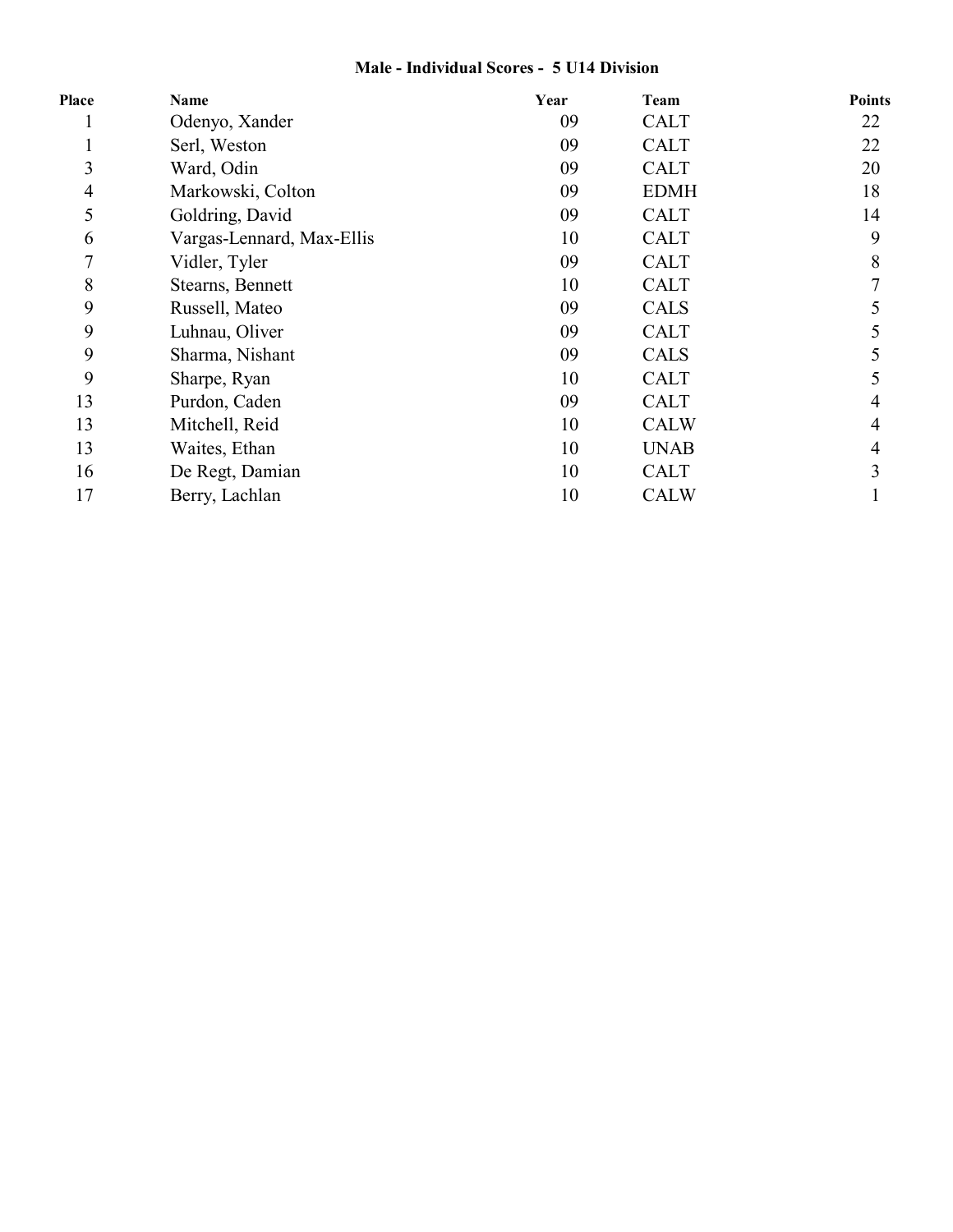#### **Female - Individual Scores - 6 U12 Division**

| Place                   | <b>Name</b>       | Year                                      | <b>Team</b> | <b>Points</b>            |
|-------------------------|-------------------|-------------------------------------------|-------------|--------------------------|
| $\mathbf 1$             | Drebert, Maelle   | 11                                        | <b>LEDU</b> | 31                       |
| $\overline{c}$          | Cooper, Avery     | 11                                        | <b>STAL</b> | 30                       |
| $\overline{\mathbf{3}}$ | Reyes, Taliyah    | 11                                        | <b>CALT</b> | 16                       |
| 4                       | Armeneau, Adele   | 11                                        | <b>CALT</b> | 10                       |
| 4                       | Mann, Elise       | 11                                        | <b>CALT</b> | 10                       |
| 6                       | Hallden, Hannah   | 11                                        | <b>CALT</b> | 9                        |
| 6                       | Parlov, Inga      | 11                                        | <b>CALS</b> | 9                        |
| 8                       | Hay, Cambryn      | 11                                        | <b>PASS</b> | $8\,$                    |
| 9                       | Naish, Emma       | 12                                        | <b>CALT</b> | 6                        |
| 10                      | Copeland, Adele   | 11                                        | <b>CALT</b> | 5                        |
| 10                      | McIntyre, Ainsley | 11                                        | <b>CALT</b> | 5                        |
| 10                      | Swanson, Vera     | 12                                        | <b>CALT</b> | 5                        |
| 13                      | Hall, Clara       | 11                                        | <b>CALS</b> | $\overline{\mathcal{L}}$ |
| 13                      | Robinson, Lauren  | 12                                        | <b>CALT</b> | $\overline{4}$           |
| 15                      | Petrovs, Paula    | 11                                        | <b>CALS</b> | $\overline{3}$           |
| 16                      | Siemens, Haley    | 11                                        | <b>CALT</b> | $\mathbf{1}$             |
|                         |                   | Male - Individual Scores - 6 U12 Division |             |                          |
| Place                   | <b>Name</b>       | Year                                      | <b>Team</b> | <b>Points</b>            |
| $\mathbf{1}$            | Mouck, Arden      | 11                                        | <b>CALT</b> | 22                       |
| $\overline{c}$          | Duruji, Daniel    | 11                                        | <b>CALT</b> | 20                       |
| $\overline{\mathbf{3}}$ | Warne, Fraser     | 11                                        | <b>CALT</b> | 18                       |
| 4                       | Chow, Caleb       | 11                                        | <b>CALT</b> | 17                       |
| 5                       | Hermary, Drew     | 11                                        | <b>CALT</b> | 10                       |
| 6                       | Ku, William       | 12                                        | <b>CALT</b> | 9                        |
| $\overline{7}$          | Vataman, Fabian   | 12                                        | <b>CALT</b> | 8                        |
| $\boldsymbol{7}$        | Hallden, Reed     | 11                                        | <b>CALT</b> | 8                        |
| 9                       | Cysouw, Isaac     | 11                                        | <b>CALT</b> | 7                        |
| 10                      | Ehirhieme, Uyi    | 12                                        | <b>CALT</b> | 6                        |
| 10                      | Bereski, Dalin    | 12                                        | <b>CALT</b> | 6                        |
| 12                      | Emberly, Nicholas | 12                                        | <b>UNAB</b> | 5                        |
| 13                      | Stewart, Ryker    | 12                                        | <b>CALT</b> | 4 50                     |
| 14                      | Galo, Tomas       | 11                                        | <b>CALT</b> | 4                        |
| 14                      | Solobay, Marc     | 12                                        | <b>CALT</b> | 4                        |
| 16                      | Pritchard, Maxime | 12                                        | <b>CALT</b> | 3                        |
| 17                      | Hendrick, Cameron | 12                                        | <b>CALT</b> | $\overline{c}$           |
| 18                      | Omoyayi, Ayotobi  | 11                                        | <b>LEDU</b> |                          |
| 18                      | Swan, Ryland      | 12                                        | <b>CALT</b> |                          |
| 20                      | Causton, Spencer  | 11                                        | <b>CALT</b> | 50                       |

.